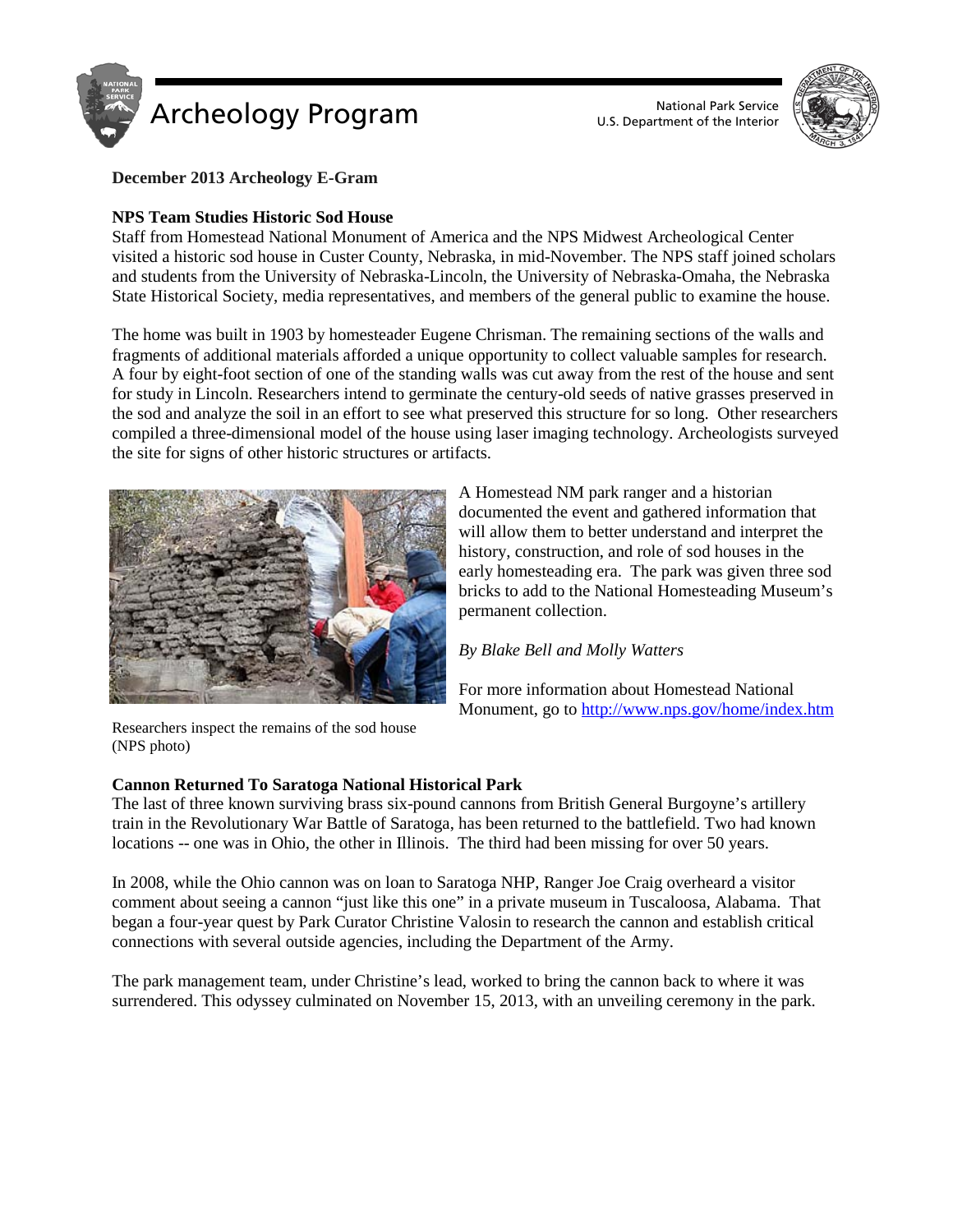Surrendered to American forces after the Battles of Saratoga in 1777, along with the rest of Burgoyne's artillery, the cannon is believed to have been used by the U.S. Army during the remainder of the American Revolution and possibly in the War of 1812. By the early 20th century, the cannon was on display in Brooklyn's Prospect Park, site of the 1776 Battle of Long Island.

Purchased in the 1970s by what is now known as the Westervelt Company, it was exhibited in Alabama's Tuscaloosa Museum of Art. In a recent partnered agreement between the Tuscaloosa Museum of Art, Westervelt Company and the U.S. Army, the cannon was returned to the U.S. Army with their approval to place it on long-term display at Saratoga NHP.



Photo courtesy of the Army By *[Chris Valosin](mailto:christine_valosin@nps.gov)* Center of Military History

For more information about Saratoga NHP, go to<http://www.nps.gov/sara/index.htm>

# **Group Encourages People to Adopt Cannons at Forts Where Civil War Began**

The Fort Sumter-Fort Moultrie Trust has started an Adopt-A-Cannon drive to help the NPS conserve the guns at Fort Sumter and at nearby Fort Moultrie. Earlier this year, the NPS finished conserving 10 large siege and garrison guns, some of which were used by Confederates to lob shells from Fort Moultrie into Fort Sumter in 1861 when the Civil war erupted. That conservation work was done under a multi-year, \$900,000, agreement between the NPS and the Clemson University Restoration Institute. Help is now needed for remaining guns. The trust hopes to achieve a goal of \$50,000. The fund drive will raise money just to conserve the barrels. Adding new carriages, some of which are wood, will require thousands more.

Conservators are using a new high-tech method of conserving guns at Fort Moultrie. The method uses water heated to about 300 degrees sprayed at high pressure — 3,000 pounds per square inch or about twice the pressure of a commercial pressure washer— to peel off layers of paint applied to the barrels over the years. Liisa Nasanen, a conservator from the Clemson institute, is using the method on a gun dating to 1830. She said about 12 coats of paint had been applied over the years. Before the new method, gun barrels would have to be lifted by a crane and taken offsite to be sandblasted. Now the conservation can be done on site. The machine is the only one being used in the United States, said Rick Dorrance, chief of resource management at the Fort Sumter National Monument.

The Fort Sumter-Fort Moultrie Trust assists the NPS in education, preservation and staging commemorations.

# *By Bruce Smith, Associated Press*

For more information about Fort Sumter National Monument, go to<http://www.nps.gov/fosu/index.htm>

# **Fort Vancouver National Historic Site Publishes E-Book**

What was life like at the Army's Fort Vancouver and Vancouver Barracks in Washington State in the mid-to-late 1800s? What went on there, and how did it compare to other places? What role do tangible items in historical archives, museum collections, and archeology play in helping us understand our country's past? In *Revealing Our Past: A History of Nineteenth Century Vancouver Barracks through 25*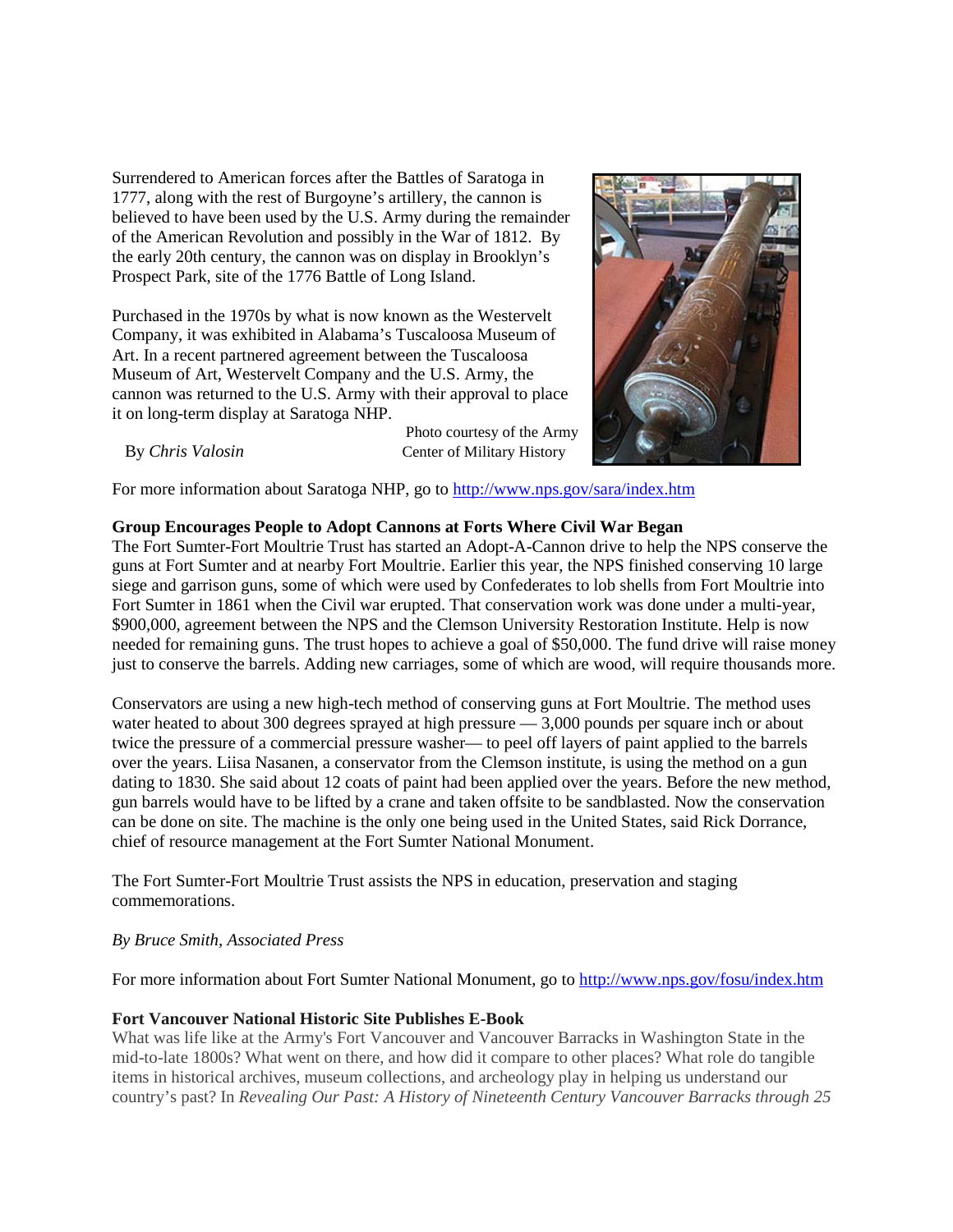*Objects*, the Fort Vancouver NHS 2013 Public History Field School seeks to answer these questions and also illustrate the national significance of Vancouver Barracks.

In partnership, Portland State University, the Oregon Encyclopedia, the Oregon Historical Society, the McMenamin family, Fort Vancouver NHS, and graduate students enrolled in the recent Public History Field School at Fort Vancouver use objects to explore and connect readers to the daily life of soldiers, civilians and families at the region's 19th century Army post.

His work on the book garnered Greg Shine, Fort Vancouver NHS Chief Ranger and Historian, the NPS Pacific West Region's Freeman Tilden Award for his work to conceive, plan, help create, and guide the digital eBook to publication. The Freeman Tilden Award recognizes an individual who has successfully developed, revitalized, or delivered a specific interpretive or education program or project in a particularly effective and creative fashion. This is the highest NPS award a field interpreter can receive.

The book is available in several formats. A standard version of the book is available as a downloadable .PDF file. [Click here to access a 28 MB .pdf file of the book.](http://www.nps.gov/fova/photosmultimedia/upload/FTV-Ebook-Final-smaller.pdf) An enhanced version of the book--with video, external links, enhanced images, and interactive historic artwork--is available as a free download on Apple's iBookstore through iTunes. Search iTunes for *Revealing Our Past* or [click here to access the book in iTunes.](https://itunes.apple.com/us/book/revealing-our-past-history/id666181014?ls=1)



Greg Shine (second from left), and members of the 2013 Public History Field School. Left to right, Bradley Richardson, Shine, Beth Cookler, Luke Sprunger, David-Paul Hedberg, Michael Dicianna, and Marc Carpenter.

#### **University of Montana Publishes Second of Two Volumes on Yellowstone Archeology**

The University of Montana Anthropology Department has published the second of two volumes devoted to the archeology of Yellowstone NP. The first (Volume 13(1)) is devoted to archeological investigations in the northern region of the park, concentrating on the Gardiner Basin. The majority of the 10 papers in this volume report on research done through MYAP, the Montana Yellowstone Archaeological Project. The project was funded by the park, the University of Montana, and the Rocky Mountain CESU.

*Yellowstone Archaeology, Volume 2* focuses on the southern part of the park. The 14 papers in this publication present the results of many years of research around Yellowstone Lake. This volume is notable for the breadth of topics addressed, ranging from lake level history to geological descriptions of Obsidian Cliff obsidian.

# **MOU Signed between Tribes, Federal Agencies and the State for Reburial of Native American Human Remains in Colorado**

On December 13, 2013, representatives from Federal agencies, the State of Colorado, the Ute Mountain Ute, and Southern Ute tribes signed a Memorandum of Understanding (MOU) to seek locations for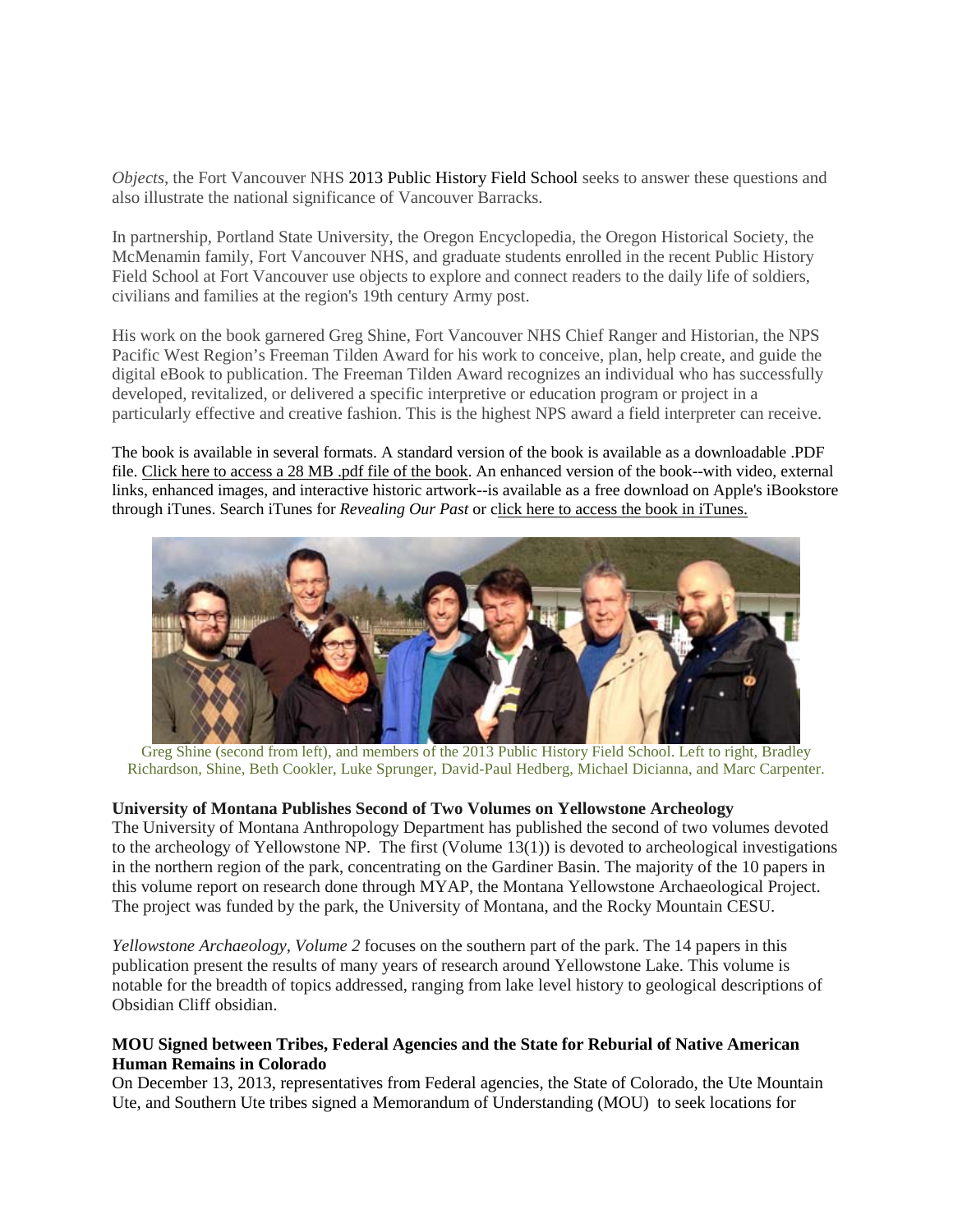reburying Native American human remains whose origin is not known, following repatriation under the Native American Graves Protection and Repatriation Act (NAGPRA). The MOU does not change existing law or agency policies concerning reburials and only applies within the State of Colorado.

NAGPRA does not address reburial following repatriation or disposition. Many land-managing Federal agencies adopted policies or practices allowing the reburial of Native remains found on their lands in other locations on their lands. The State of Colorado set aside lands for reburial several years ago through a state-specific protocol. These policies and practices, however, were not adequate for more than 600 Native remains from within the State lacking specific site origin information. Most Federal agencies' policies do not provide for reburials of Native remains from unknown locations and museums retaining human remains rarely have land for reburials. Tribes are often unable to rebury on their own lands.

Ute Mountain Ute Tribe and Southern Ute Tribe, both from southwestern Colorado, brought this situation to the attention of the Colorado Commission on Indian Affairs. The Commission formed the Colorado Reinterment and Repatriation Workgroup (Workgroup) in 2011, consisting of representatives from the two Tribes, NPS, FWS, BLM, USFS, State agencies, and Colorado-based museums and universities. The Workgroup developed and signed the agreement that commits the signatories to collaborating on finding solutions for reburial within the State.

Members of the Workgroup have briefed the NAGPRA Review Committee (Review Committee). The issue of lands for reburial has been included in the Review Committee's annual report to Congress multiple times. Staff of the Ute Mountain Ute Tribe, History Colorado and NPS volunteered to assemble information about other Federal and state reburial policies. The writers expect to present the draft report to the Review Committee for comment at its March meeting.

The signing event was organized by the Colorado Commission on Indian Affairs (Commission).



Colin Campbell (second from left), Acting NPS Intermountain Regional Director and representatives from other Federal agencies, the State of Colorado, and Ute Mountain Ute and Southern Ute tribes sign the reburial MOU Photo courtesy: Chantalle Hanschu

#### **NPS Wildland Fire Management Program Seeking Input**

You might think, as a cultural resource professional, that you have little interaction with the NPS Wildland Fire Management Program, but nothing could be further from the truth! If you live, work, or play in an area which has the potential to be affected by wildland fire activity, then the NPS Wildland Fire Management program invites you to review and comment on the *NPS Wildland Fire Strategic Plan,*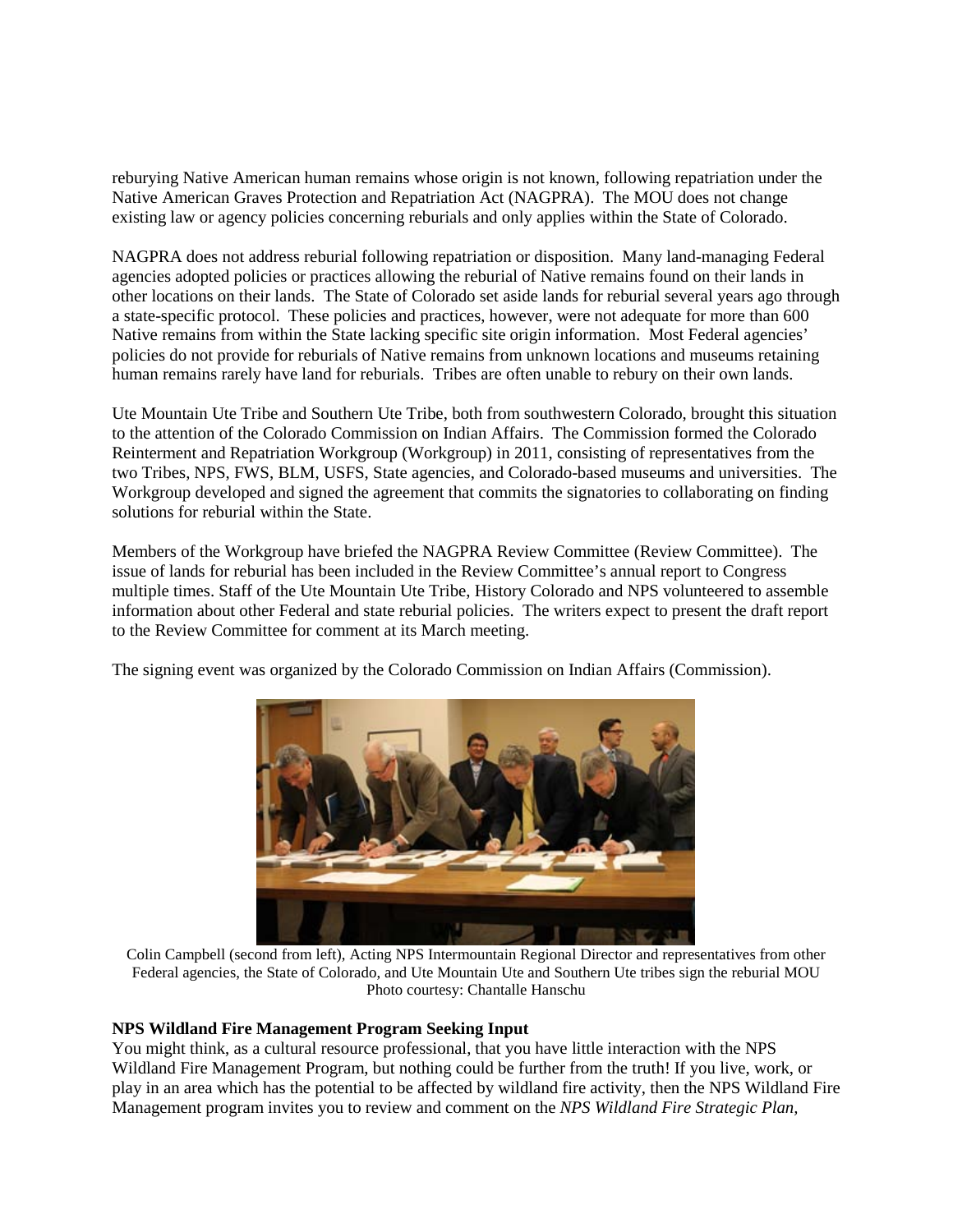*2014-2019*. Ensuring that cultural resources are considered in planning for, responding to, and recovering from wildland fires is an important parameter of a Federal wildland fire program.

Recognizing that the NPS will be entering its second century in 2016, the *NPS Call to Action* and the intergovernmental "National Cohesive Wildland Fire Management Strategy" [\(http://www.forestsandrangelands.gov/\)](http://www.forestsandrangelands.gov/) provides background intent for the wildland fire strategic plan. The *2014-2019 Wildland Fire Strategic Plan* reflects innovative thinking within and external to the NPS.

The goal of Wildland Fire Management program staff across the nation is to collaborate with other NPS programs, as well as fire management partners and adjacent communities, to manage wildland fire across landscapes. The most successful programs in the NPS are those where the wildland fire program is integrated with all aspects of the park's operations. The plan is designed as a tool for superintendents, program managers and fire staff to facilitate planning and prioritize work in order to safely manage wildland fire. As a dynamic tool, the plan defines the What, Who and How for future implementation.

The all-inclusive 45-day comment period, ends January 15, 2014. Anyone interested or engaged in wildland fire has the opportunity to read and provide comments and suggestions to the draft plan. After the comment period closes, all suggestions will be reviewed and discussed by the task group before a final plan is developed for review and approval.

At 12 pages, the plan is open for review at: [http://parkplanning.nps.gov/Wildland\\_Fire\\_Strategic\\_Plan.](http://parkplanning.nps.gov/Wildland_Fire_Strategic_Plan) To comment, login to the NPS Planning, Environment and Public Comment System (PEPC): [http://parkplanning.nps.gov/Wildland\\_Fire\\_Strategic\\_Plan.](http://parkplanning.nps.gov/Wildland_Fire_Strategic_Plan)

# *By Bill Kaage*

#### **NPS Museum Program Launches Facebook Page**

The NPS Museum Program has launched a Facebook page to bring the remarkable NPS collections to a wider audience. The site features images and information as diverse as the Eisenhowers' Thanksgivings, Civil War photos, and Navajo baskets from Hubbell Trading Post NHS.

The NPS Museum Management Program develops policies, procedures, web exhibits and curriculum that reflect over 360 park museums nationwide.

For more information, go to [www.nps.gov/museum,](http://www.nps.gov/museum) or search NPS collections at <http://museum.nps.gov/ParkIndex.aspx> or visit the program on Facebook at <https://www.facebook.com/NPSmuseum>

#### **Site Stewardship Volunteer Receives Honor from BLM, Wyoming SHPO**

Cody resident Michael Neville was recently honored by the BLM Cody Field Office and the Wyoming SHPO for volunteering 150 hours with the Wyoming Site Stewardship Program (WYSSP). Neville received the Distinguished Service Award at a meeting of the Wyoming Archaeological Society, Absaroka Chapter, on November 19, 2013.

The WYSSP, developed by the BLM and SHPO in 2006, brings together professional heritage/cultural resource specialists and trained volunteers to monitor cultural resources throughout the state. Neville's first visit to a cultural site as a WYSSP volunteer was on June 7, 2008. Since then he has made 58 inspection trips to monitor at-risk cultural resources located throughout the Bighorn Basin.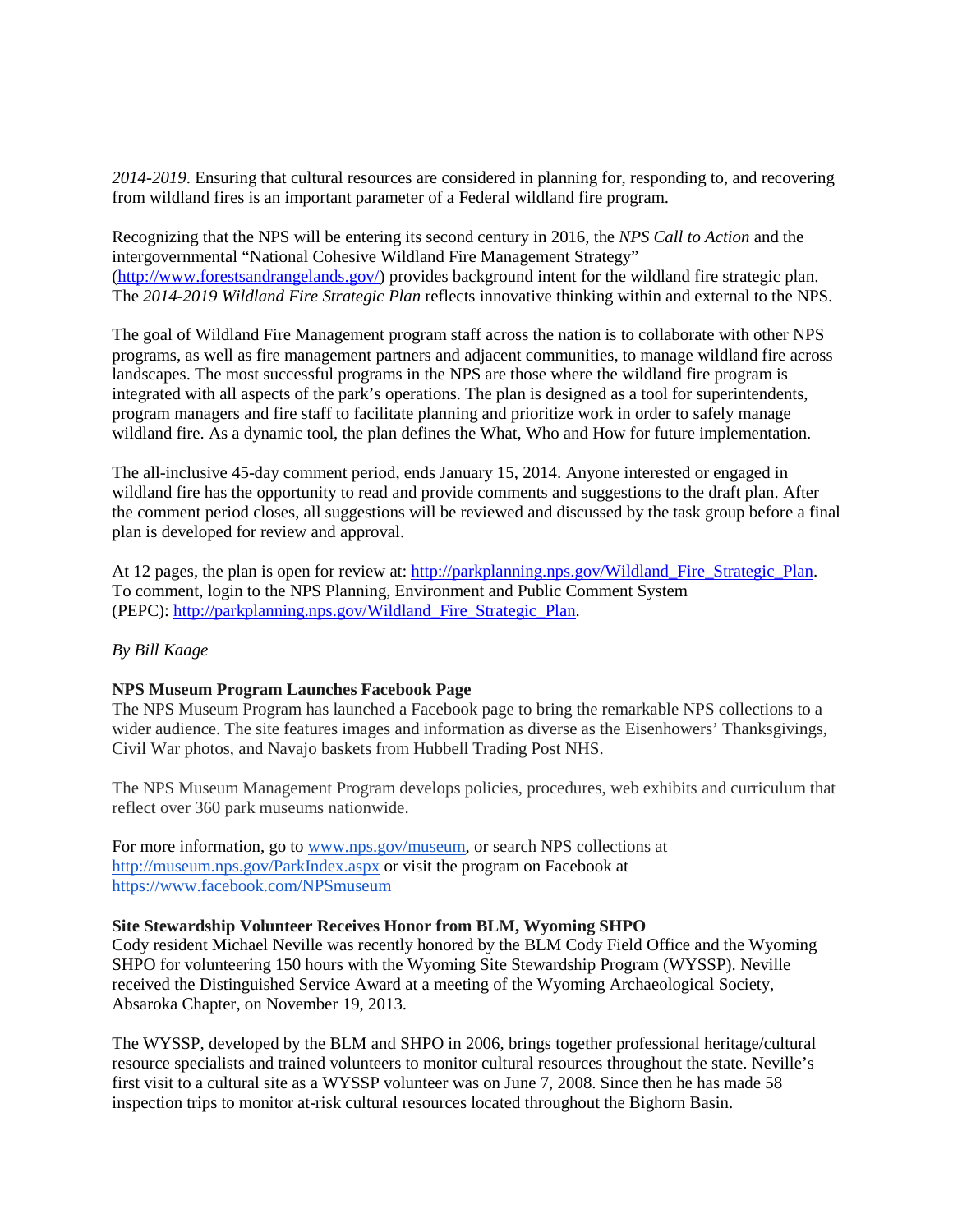When asked why he volunteers for the WYSSP, Neville replied, "It's because of the appreciation I have for cultural resources, and because I want my friends and family to be able to enjoy the resources for years to come."

Established in 2006, WYSSP is committed to protecting and preserving Wyoming's rich cultural heritage. Professional heritage/cultural resource specialists and trained volunteers work together to monitor cultural resources throughout the State, adding to the existing documentary record, sustaining a regular presence to deter looting and vandalism, and reporting these activities when they occur.



The primary purposes of WYSSP are:

- To protect and preserve prehistoric and historic cultural resources for the purposes of conservation, scientific study, interpretation, and public enjoyment.
- To increase public awareness of the significance and value of cultural resources.
- To discourage/deter site vandalism and looting.
- To assist with permanent management of monitored sites.
- To promote understanding and cooperation between the Wyoming SHPO, BLM, and the public.

To learn more about the WYSSP, visit [http://wyoshpo.state.wy.us/Steward/.](http://wyoshpo.state.wy.us/Steward/)

*from the Billings Gazette*

WYSSP volunteer Michael Neville

# **HUD Releases Tribal Directory Assessment Tool**

The Tribal Directory Assessment Tool (TDAT) Version 2.0 is a web-accessible database that contains information about federally recognized Indian tribes and their geographic areas of current and ancestral interest. TDAT links tribes' areas of interest down to the county level. It lists names and contact information for tribal leaders and Tribal Historic Preservation Officers (THPOs). Users can query the database by street address, county, state, and tribe. Information generated from TDAT can be exported in spreadsheet format for use in other programs. To access the data base, go to <http://egis.hud.gov/tdat/Documents/TDATUserManualV2.pdf>

# **Congressional Bills Introduced**

Two bills of interest to cultural resources specialists were introduced in December. H.R. 3687 would amend the National Historic Preservation Act to allow the head of an agency managing Federal property to object to the inclusion of certain property on the National Register or its designation as a National Historic Landmark for reasons of national security, such that the Federal property shall be neither included nor designated until the objection is withdrawn.

H.R. 3744 will provide for the compensation of Federal employees furloughed as a result of sequestration.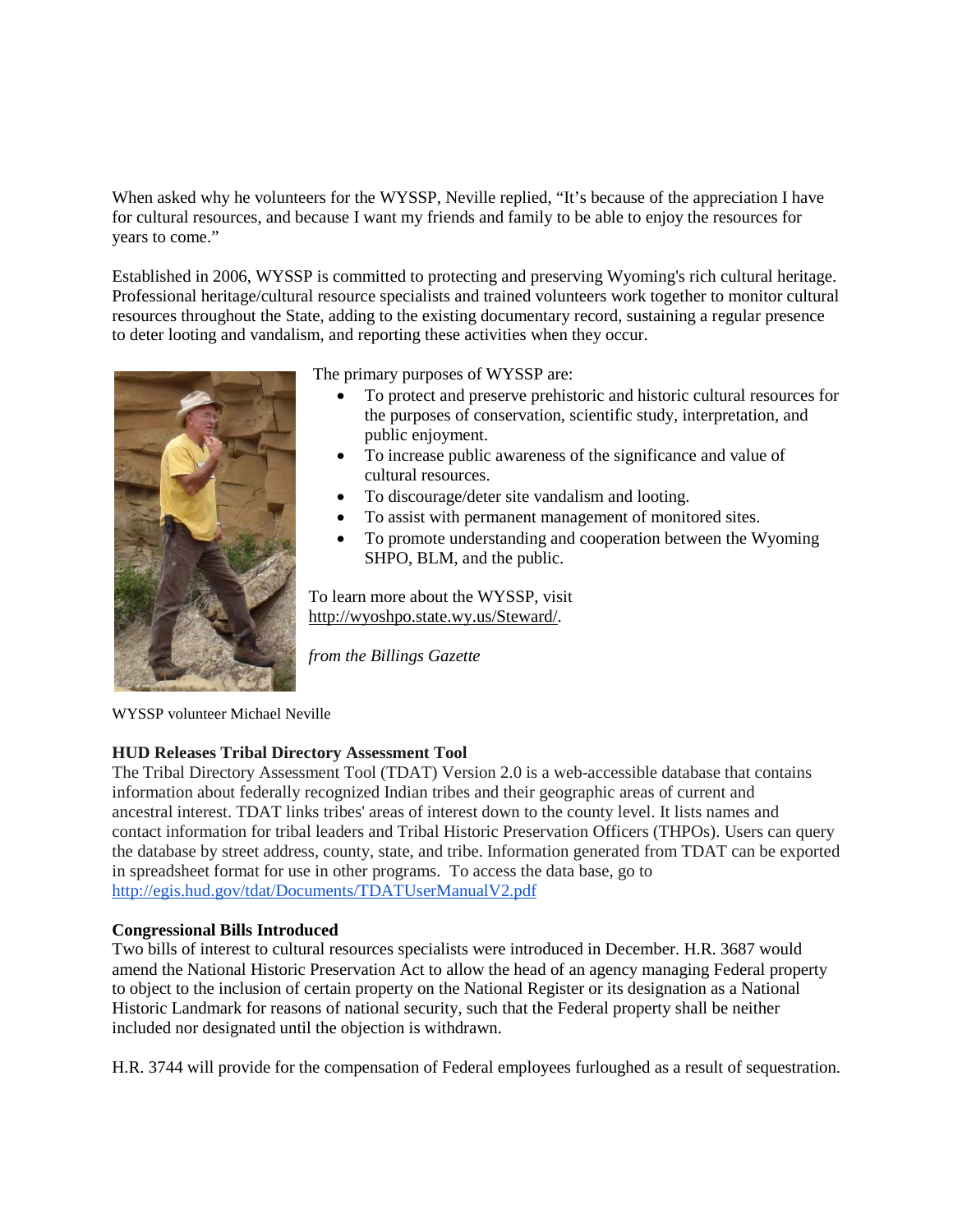#### **The Digital Archeological Record Compiles, Offers, Antiquities Act Resources**

The Digital Archeological Record (TDAR), has compiled almost 50 publications about the Antiquities Act, and is offering them through a free short-term account. The Antiquities Act project includes documents related to the history and historical background of the Antiquities Act and its implementation during the century since its enactment. This collection of documents relates to the history and use of the Antiquities Act of 1906, the first Federal statute for the general preservation of archeological, cultural, historic, and scientific resources. It laid the foundation for conservation and preservation laws passed through the 20th century and remains an important statute into the 2st century. It is a wonderful resource for scholars doing research on the Antiquities Act and for students, and anyone with an interest in the Act.

To visit the TDAR website, go t[o http://www.tdar.org/](http://www.tdar.org/)

To learn more about the Antiquities Act, visit the NPS Archeological Program website at <http://www.nps.gov/archeology/sites/Antiquities/index.htm>

#### **Adverse Effects to Amity Pueblo Still Unresolved**

In April 2011 the Arizona Game and Fish Department (AGFD) contracted with the Northern Arizona Vocational School of Technology to excavate a fish pond near the town of Eager, in eastern Arizona. High school students operating heavy machinery destroyed domestic and mortuary contexts in a 9-acre area before being stopped 10 days into the project. The impacted habitation site, an adobe compound known as Amity Pueblo, dating to 900 AD, is eligible for the National Register.

Several Federal and state agencies were involved in the project, including the FWS, which provided funding for the fishpond proposed by the AGFD, and the Agriculture Department Natural Resources Conservation Service (NRCS), that was lending an archeologist to the project. The NRCS archeologist recognized the presence of the pueblo, and stated in the NHPA Section 106 report to the Arizona SHPO that the construction would avoid the structural remains. The SHPO concurred with a plan that specified monitoring by an archeologist during the construction of the pond.

No archeologist or AGFD representative was on site when students from the vocational school began excavating the pond on April 27, 2011. The heavy equipment went inside barriers erected to protect the pueblo. When the NRCS archeologist visited the site on May 2, he recognized human bone and advised the machine operators to stop construction. When representatives from the Zuni, Hopi, and Acoma Pueblos; and the Navajo Nation visited the site more than a year later on November 29, 2012, they found human remains scattered across the surface of the site.

To date, an MOA to resolve the adverse effects caused by the fishpond project has not been finalized. Kurt Dongoske, lead archeologist for the Zuni Pueblo, sent a letter to the Advisory Council on Historic Preservation, protesting the lack of resolution on October 31, 2013. On November 12, 2013, SAA president Jeffrey Altschul sent a letter to the Secretary of the Interior, requesting consulting party status in consultations to reach a MOA for the project. On November 14, the nonprofit Arizona Archaeological Council also sent a letter to Secretary Jewell, similarly urging action to resolve the situation.

Departmental Consulting Archeologist Stanley Bond is preparing a briefing paper for the Secretary.

For more information, go to [http://indiancountrytodaymedianetwork.com/2013/12/11/tribes](http://indiancountrytodaymedianetwork.com/2013/12/11/tribes-archaeologists-petition-government-over-amity-pueblo-desecration-152663)[archaeologists-petition-government-over-amity-pueblo-desecration-152663](http://indiancountrytodaymedianetwork.com/2013/12/11/tribes-archaeologists-petition-government-over-amity-pueblo-desecration-152663)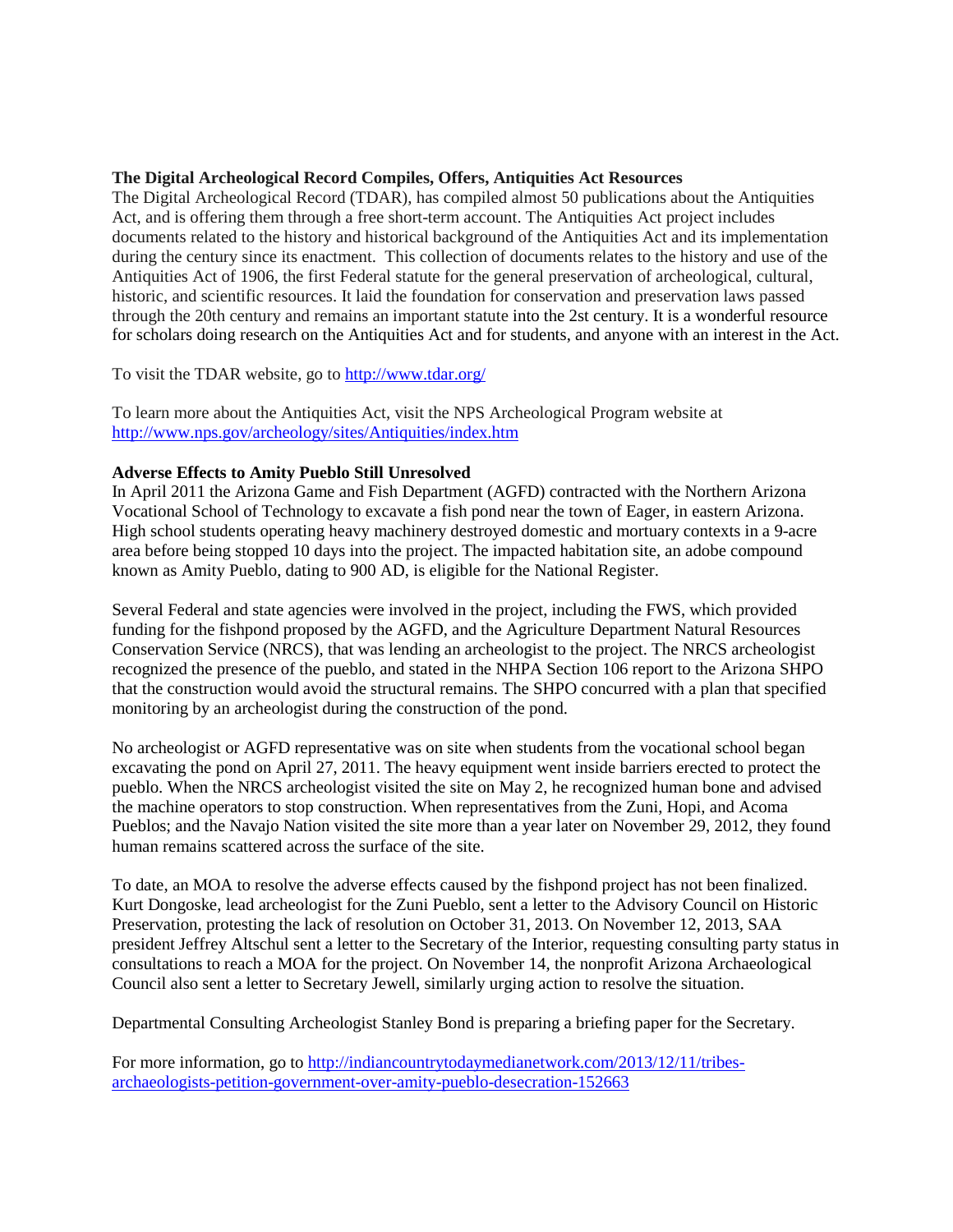# **ACHP 2014 Section 106 Training Schedule**

The Advisory Council on Historic Preservation has released the 2014 schedule for National Historic Preservation Act (NHPA) Section 106 training.

#### *The Section 106 Essentials*

This two-day course is designed for those who are new to Federal historic preservation compliance or those who want a refresher on the Section 106 regulations. Through small and large group discussions and a case study, participants learn how to carry out or participate in the four-step process through which federal agencies fulfill their project planning review requirements under NHPA, which apply any time a Federal, federally assisted, or federally approved activity might affect a historic property.

| March $11-12$   | Washington, DC - National Building Museum           |
|-----------------|-----------------------------------------------------|
| May 20-21       | Salt Lake City, UT-Radisson Salt Lake City Downtown |
| June 10-11      | Washington, DC – National Building Museum           |
| August 19-20    | Albuquerque, NM – Hotel Albuquerque                 |
| September 9-10  | Washington, DC – National Building Museum           |
| September 16-17 | Oakland, CA – Washington Inn                        |
| November 11-12  | Savannah, GA - NTHP Annual Conference               |

#### *Advanced Section 106 Seminar*

The seminar focuses on the effective management of complex or controversial undertakings that require compliance with Section 106 of the NHPA. Taught in a smaller, interactive setting, the course encourages group discussion and problem solving. Designed for experienced Section 106 users who are familiar with the regulations, the curriculum focuses on the challenges of seeking consensus, resolving adverse effects to historic properties, and preparing agreement documents. Class is limited to 25 participants.

| March 13  | Washington, DC – National Building Museum           |
|-----------|-----------------------------------------------------|
| April 8   | Atlanta, GA - Fairfield Inn                         |
| May 22    | Salt Lake City, UT-Radisson Salt Lake City Downtown |
| July 22   | Washington, DC – National Building Museum           |
| August 21 | Albuquerque, NM - Hotel Albuquerque                 |

The ACHP is a Certification Maintenance (CM) Provider for the American Planning Association/American Institute of Certified Planners (AICP) for the *The Section 106 Essentials* (12 CM) and *The Advanced Section 106 Seminar* (6 CM) and registered with the American Institute of Architects Continuing Education System (AIA/CES) for *The Section 106 Essentials (12 LUs).*

Looking for Section 106 topical training in less time? Try the ACHP webinar series: [www.achp.gov/sec106webinar.html.](http://www.achp.gov/sec106webinar.html)

Complete information and registration procedures can be found at [www.achp.gov/106.](http://www.achp.gov/106)

**Contact:** Cindy Bienvenue, Meeting and Event Manager, at 202-606-8521.

#### **Yosemite National Park Offers Wildland Fire Resource Advisor Training**

This course provides participants with the foundation to serve as Resource Advisors (READs) during wildland fire incidents. READs work with fire managers to convey concerns about natural, cultural and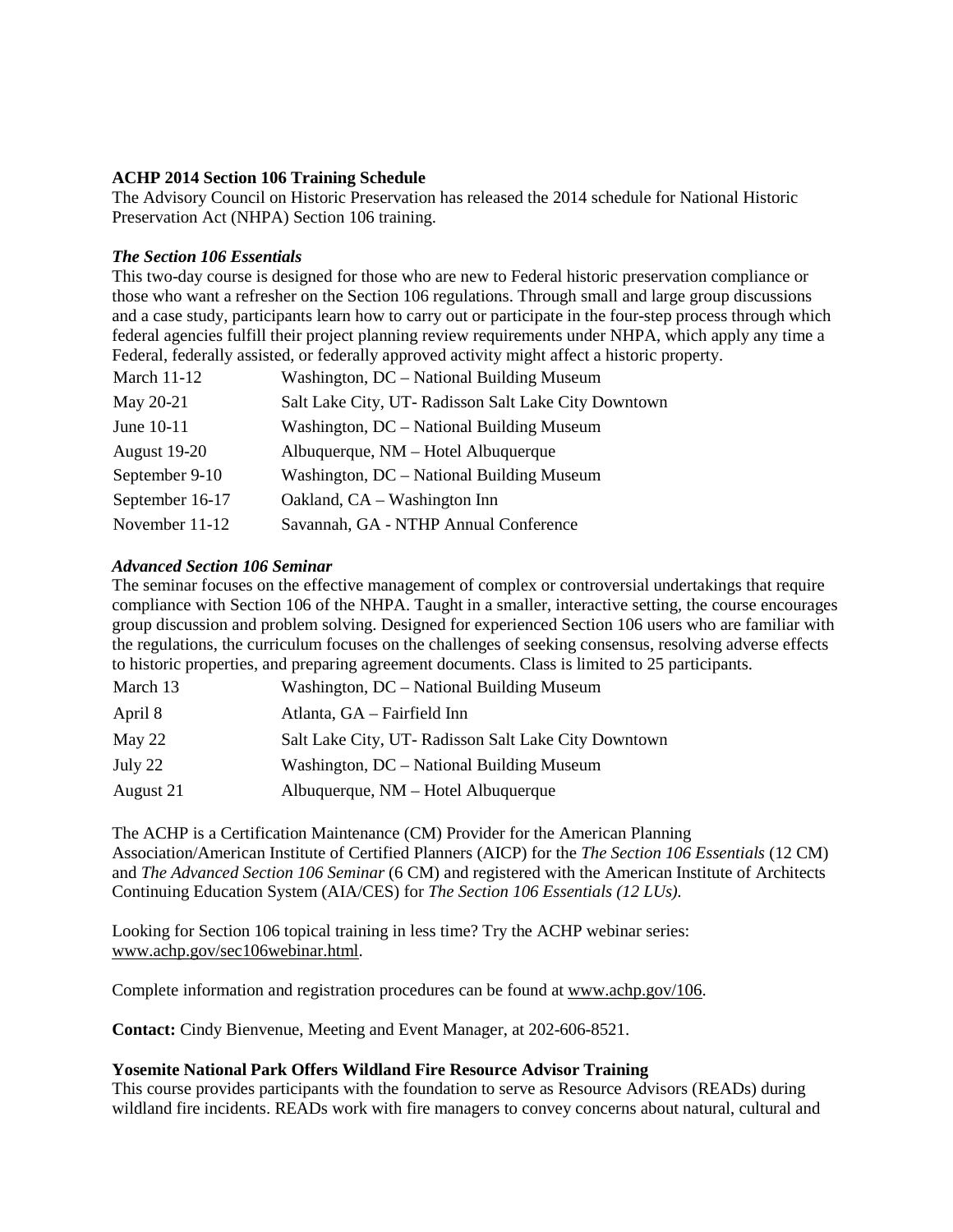wilderness resources. The objectives of this course are to improve communication between READs and fire managers, present the rationale for prioritizing and determining an appropriate response to those resource issues, demonstrating how READs can contribute to the management of an incident, and provide expectations of professional READs.

Using a scenario-based format, the course focuses on roles and responsibilities, but provides participants with strategies and tools for evaluating specific resource concerns. Information is presented in sufficient detail to serve as a refresher for present resource advisors and general enough to be useful for those who have never served in this capacity. Much of the information can be applied in the All-Hazard, or All Risk READ environment as well. The third day begins with resource-specific presentations and concludes with an afternoon field trip to a past incident.

A fireline-qualified Resource Advisor holds a valid Red Card and passes the physical test at the arduous level. The local Fire Management Officer will authorize the inclusion of "READ" as a qualification on the Red Card. Completion of these tasks is not required prior to participating in this course. The course is also valuable for those managing resources on public lands, but with no interest in serving as READs, to become familiar with fire management organizations and the types and formats of resource data that benefit the READ during the course of his or her duties.

The course will be held March 25- 27, 2014, at the Yosemite NP Administrative Complex in El Portal, CA. Directions and logistics information will be provided upon selection for the course. The course will begin promptly at 0800 and will continue until 1700. While the course has no tuition fee, the participant's home unit(s) must cover travel expenses.

Submit nominations or questions via e-mail to Jun Kinoshita, (209) 379-1317.

# **Projects in Parks: Message from Staff of the** *Archeology E-Gram*

For the past nine years the *Archeology E-Gram* has provided timely and useful information about training, educational resources, research, and archeological events to archeologists in the NPS, other Federal agencies, and the wider archeological community.

This year we posted three Projects in Parks reports: *The Montana-Yellowstone Archeological Project at Yellowstone Lake, Biscayne National Park: Solving the Mystery of the English China Wreck*, and *Archeology at the Kuka'iwa'a Landshelf, Kalaupapa NHP.*

We have thoroughly enjoyed working with everyone who contributed to the *Archeology E-Gram*, and send a big thank you to our 2013 interviewees – Pei Lin Yu, Vergil Noble, Elaine Hale, and John Knoerl. We wish John all the best in his coming retirement, and look forward to more interviews with NPS archeologists.

The staff of the *Archeology E-Gram* wish you and your families all the best for the coming year.

# **Slightly Off-Topic: Janet Stephens, Hairdressing Archeologist**

By day, Janet Stephens is a hairdresser at a Baltimore, Maryland, salon. By night, she re-creates the hairstyles of ancient Rome and Greece. Stephens is a hairdo archeologist and her scholarship is sticking a pin in long-held assumptions among historians about the complicated, gravity-defying hair styles of ancient times.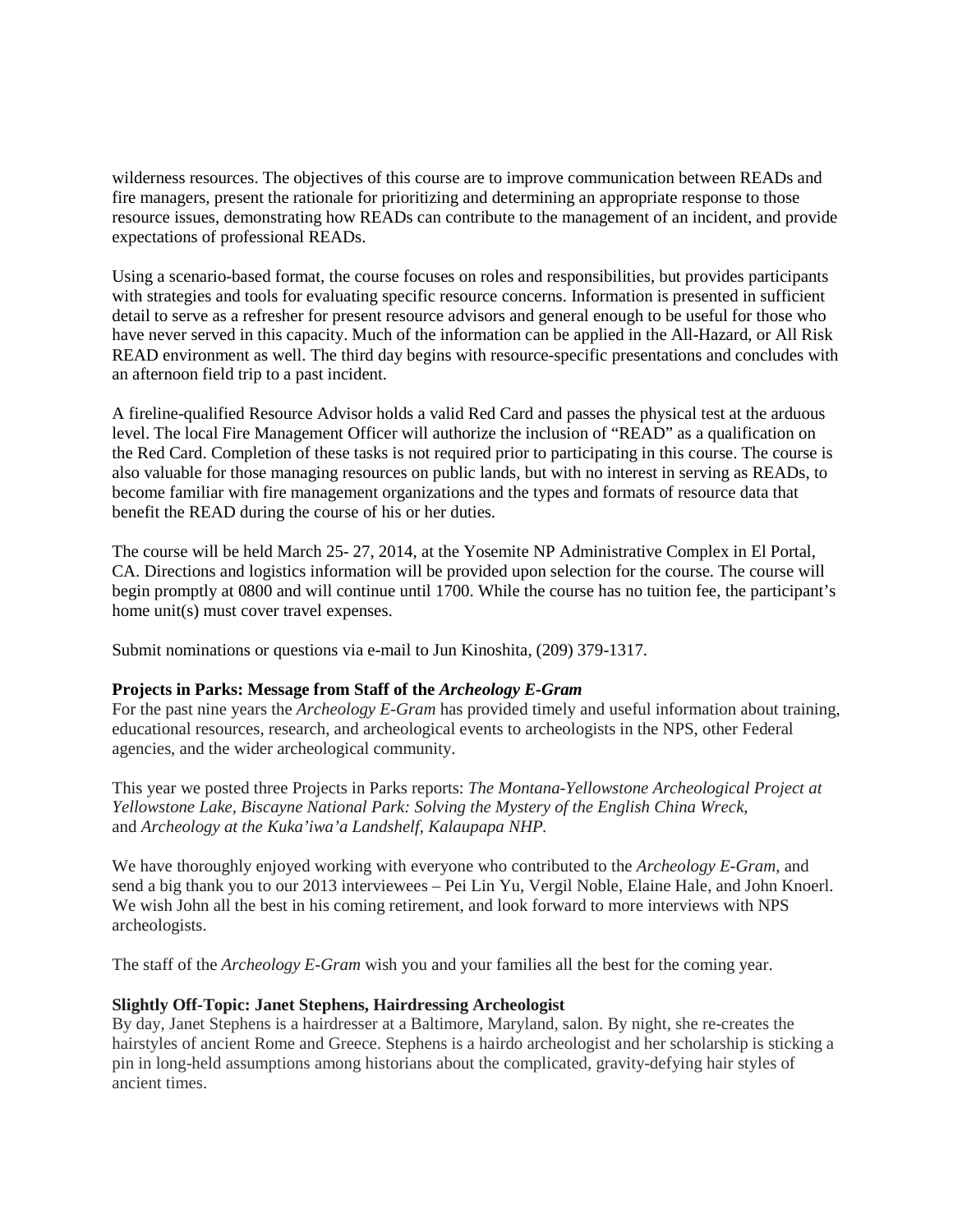Stephens' coiffure queries began in the Walters Art Museum in Baltimore in 2001, when she wondered how the elaborate hair style featured in a marble bust of the Roman empress Julia Domna was constructed. Turning to history books for clues, Stephens learned that scholars believed the elaborate towering and braided styles of the day were wigs. She didn't buy that. Through trial and error she found that she could achieve the hairstyle by sewing the braids and bits together, using a needle and thread.

She began to look for references to stitching and, in 2005, she had a breakthrough. Studying translations of Roman literature, she realized the Latin term "acus" was probably misunderstood in the context of hairdressing. Acus has several meanings, including a "single-prong hairpin" or "needle and thread." Translators generally went with "hairpin." The single-prong pins couldn't have held the intricate styles in place, but a needle and thread could. It backed up her hair hypothesis.



In 2007, she sent her findings to the Journal of Roman Archaeology. John Humphrey, the journal's editor, said "I could tell even from the first version that it was a very serious piece of experimental archeology which no scholar who was not a hairdresser—in other words, no scholar—would have been able to write." The article "Ancient Roman Hairdressing: On (Hair)Pins and Needles" was published in 2008.

In recent years, Stephens has reconstructed on live models the styles of ancient royals, including Faustina the Younger and Empress Plotina, and Vestal Virgins. Marden Nichols, curator of ancient art at the Walters Art Museum, says Stephens is able to break new ground specifically because of her work as a stylist. "Like many classicists, I spend my days analyzing works of literature and art that relate to activities I have never performed: harvesting crops, building temples, sacrificing animals," she says. Stephens can "draw upon practical experiences."

*From article by Abigail Pesta, Wall Street Journal*

For full article go to <http://online.wsj.com/news/articles/SB10001424127887324900204578286272195339456>

For how –to videos, go to [http://www.fashionising.com/hair/b--classical-ancient-hairstyles-tutorials-](http://www.fashionising.com/hair/b--classical-ancient-hairstyles-tutorials-48905.html)[48905.html](http://www.fashionising.com/hair/b--classical-ancient-hairstyles-tutorials-48905.html) and [http://live.wsj.com/video/hair-archaeologist-she-real/D39803DD-A280-4E7B-9FAD-](http://live.wsj.com/video/hair-archaeologist-she-real/D39803DD-A280-4E7B-9FAD-92A337E4D392.html#!D39803DD-A280-4E7B-9FAD-92A337E4D392)[92A337E4D392.html#!D39803DD-A280-4E7B-9FAD-92A337E4D392.](http://live.wsj.com/video/hair-archaeologist-she-real/D39803DD-A280-4E7B-9FAD-92A337E4D392.html#!D39803DD-A280-4E7B-9FAD-92A337E4D392)

*Projects in Parks* is a feature of the *Archeology E-Gram* that informs others about archeology-related projects in national parks. The full reports are available on the *Projects in Parks* web page http://www.nps.gov/archeology/sites/npSites/index.htm or through individual issues of the *Archeology E-Gram*.